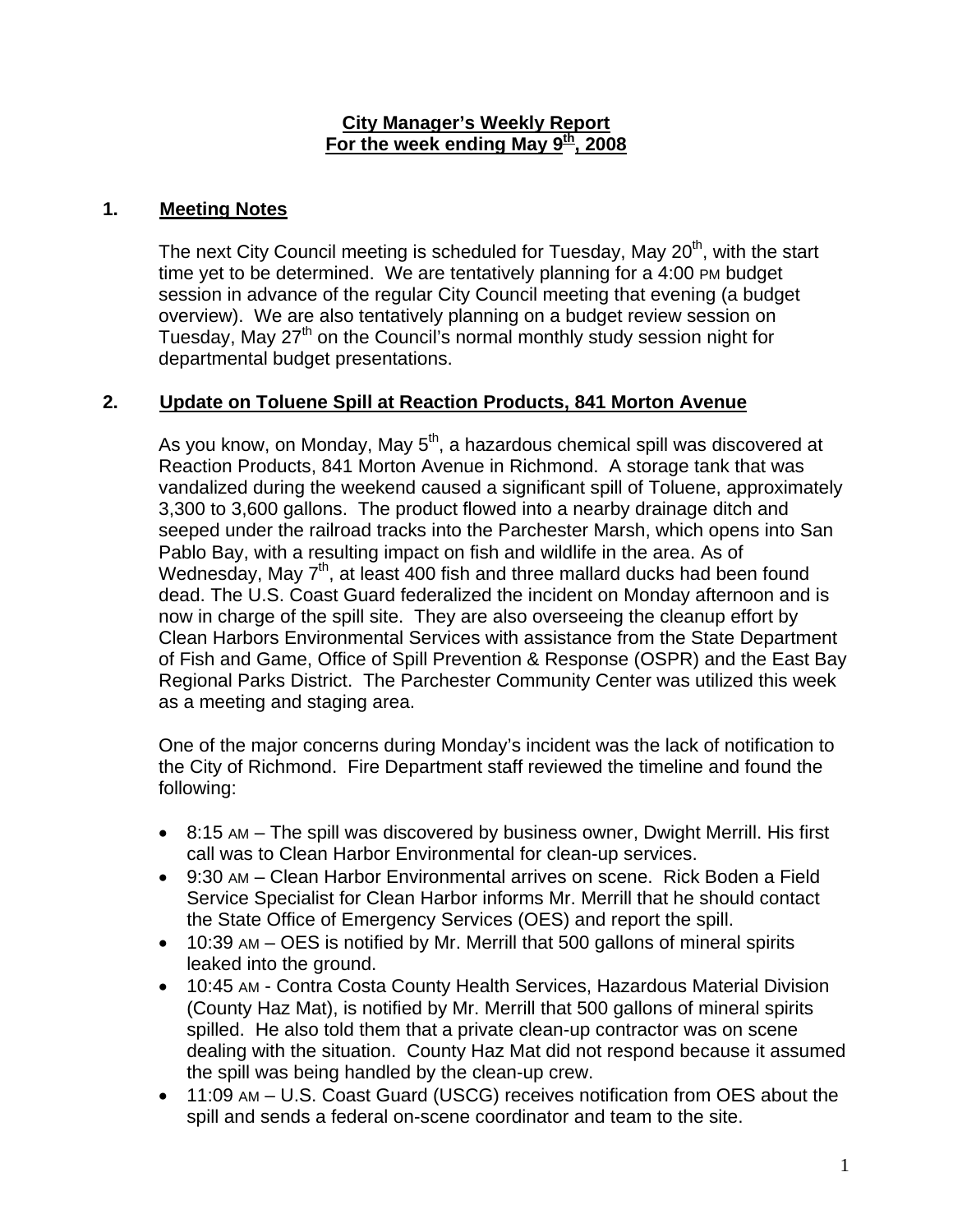- 12:00 noon USCG Team arrives at spill site.
- 1:00 PM USCG notifies County Haz Mat that the spill is much larger than first reported. They also need the County Haz Mat Team to conduct air monitoring and to implement a shelter-in-place order for local residents.
- 1:30 PM USCG notifies the Richmond Police/Fire Communication Center about the spill at the Reaction Products Company, 840 Morton Avenue.
- 1:34 PM Richmond Fire Battalion Chief and Haz Mat Team, as well as Richmond Police Watch Commander, all respond.
- 1:40 PM Richmond Fire Battalion Chief establishes a unified incident command – Morton I.C.
- 2:00 PM Contra Costa County Health Services activates the warning sirens and declares a Level III Shelter-In-Place order for the Parchester Village area.
- 2:20 PM City of Richmond staff activate the Emergency Operations Center (EOC) in City Hall.
- 2:55 PM Contra Costa County Health Services issues an all clear and the shelter-in-place order is lifted.
- 3:40 PM City of Richmond staff deactivate EOC.
- 3:45 PM Unified command transferred to USCG.

Based on this timeline it is clear that the business owner, Mr. Merrill, downplayed the magnitude of this incident and failed to call 911 for an immediate local public safety response. The Fire Chief and Emergency Services Manager are still investigating the lack of timely notification from Contra Costa County Health Services Department, Hazardous Materials Division to the City of Richmond.

We will keep you informed.

## **3. Anti-Graffiti Kick-Off**

This past week marked the kick-off of the City's comprehensive anti-graffiti program.

As you may recall, the City Council approved a contract with Boyles & Associates to assist the City of Richmond in enhancing our current abatement efforts. The consultants at Boyles & Associates were previously involved in the highly successful implementation of an anti-graffiti program in the City of San Jose.

This past week, the consultants were on-site, training representatives from the City Manager's office, the Police Department, Public Works Department, and Arts and Culture Division from the City, as well as the District Attorney, County Probation, and criminal court. There was also a graffiti "networking" session that included individuals from CalTrans, the Union Pacific Railroad, AC Transit, the School District, and County Public Works, and an evening volunteer orientation. A substantial amount of time was spent conducting a graffiti survey to establish a baseline against which to measure progress on dealing with this issue.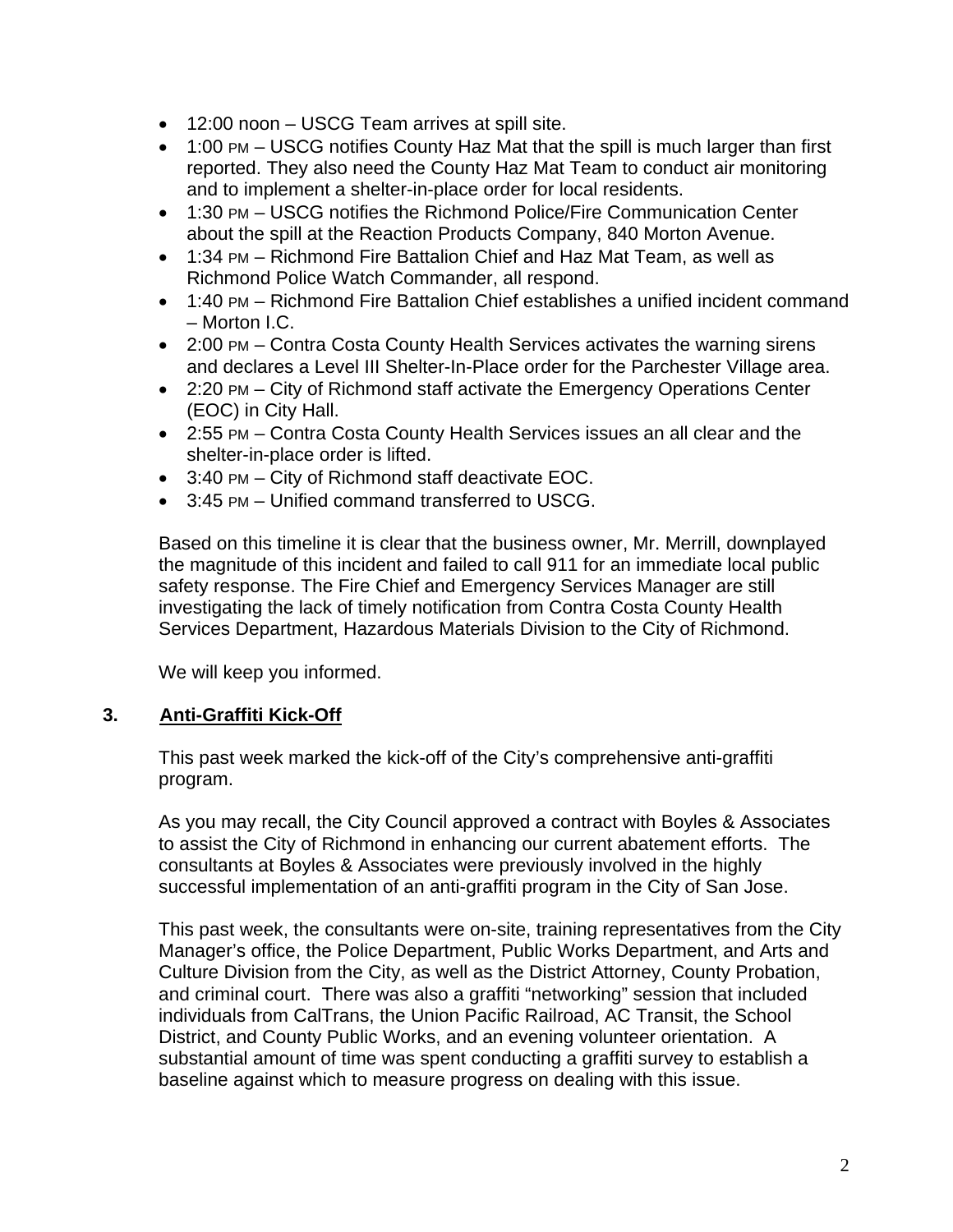The next step – and first visible step – is tomorrow morning, Saturday, May 10<sup>th</sup> from 9:00 AM to 1:00 PM, at which time there will be a community volunteer handson training session. Volunteers will convene on the Greenway Walking and Bike Trail, near 16th Street @ Chanslor Avenue, and will be provided with training and clean-up supplies. We are very hopeful that this will be the beginning of an ongoing, concerted effort to deal with the graffiti problem in Richmond.

Special thanks to Trina Jackson of the City Manager's office for managing the logistics of this effort, with noteworthy assistance from Rochelle Monk and LaShonda Wilson from the City Manager's office.

## **4. City Receives Upgrade to Issuer Credit Rating**

As briefly reported by Finance Director James Goins at the May  $6<sup>th</sup>$  City Council meeting, Standard and Poor's Rating Agency has raised the City's Issuer (General Fund) Credit Rating, from "A" to "A+". This represents a total increase of four levels since the City had its credit rating reinstated in April 2006. Specific credit strengths cited in Standard & Poor's report include the City's continued strong general fund cash position and fund balance, as well as the City's strong financial controls, policies and management procedures.

## **5. Union Bank of California Offers Letter of Credit to Wastewater Bonds**

As reported over recent weeks, the City's variable rate debt portfolio has been experiencing unanticipated high interest rates, due to downgrades of bond insurers Ambac and MBIA. Union Bank of California has made a preliminary offer to back the 2006A Wastewater Bonds with a Letter of Credit, which will provide additional credit assurance to investors, above and beyond the current Ambac insurance policy. By combining this letter of credit facility with the Wastewater Enterprise's recent rating upgrade to "A+", the bonds' variable interest rates will be significantly reduced from the recent high levels. Union Bank of California is the Trustee of several of the City's other bond issues, as well as the Trustee for the City's Other Post Employment Benefits (OPEB) investments.

# **6. Kennedy High School's Y-PLAN 2008 Presentation**

You may recall at the joint City Council/WCCUSD School Board meeting, during the presentation on the NURVE project, there was a representative from the University of California Center for Cities and Schools who briefly described the Y-PLAN (Youth – Plan, Learn, Act, Now) program. This is an award-winning initiative in which high school students are engaged as stakeholders in a local planning project, with the mentorship of UC Berkeley students in urban planning, design, and education, and with the cooperation and assistance of high school faculty. Approximately 25 students from John F. Kennedy High School, mostly juniors, took part in this program, which examined how the Martin Luther King Park and Community Center can be made a vibrant and family-friendly place.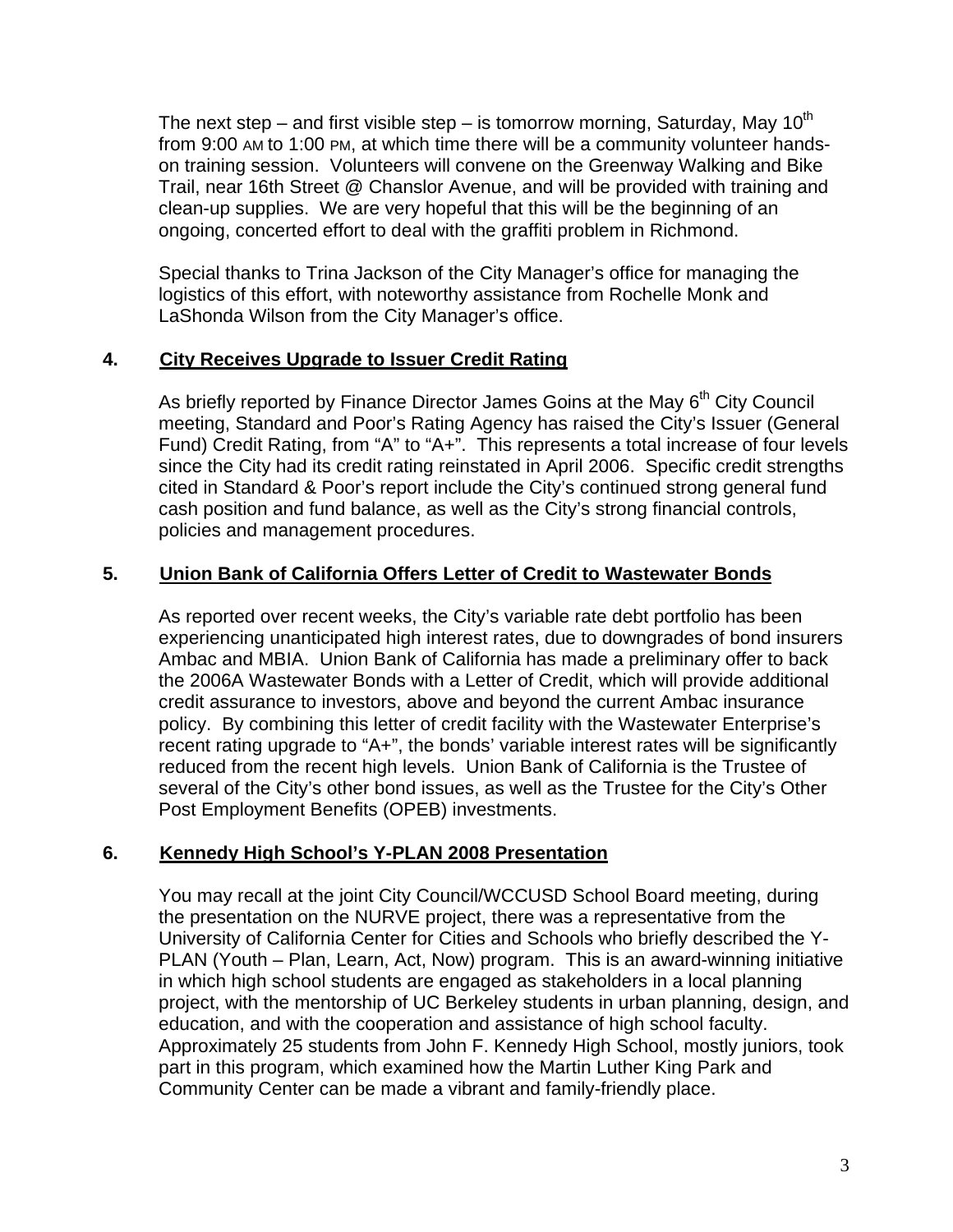This past Thursday, Rich Davidson and I had the pleasure of being "jurors" at the final presentation by the high school students in this program, along with Sandra Nathan of the Richmond Children's Foundation, Stephanie Forbes of LISC, and other representatives from the School District, and Parks and Recreation Department. The students did an absolutely remarkable job of expressing their views regarding how they see Richmond today and what is needed to make it a better place to live, along with some very specific and clever ideas regarding how to redesign the MLK Park and Community Center.

Ariel H. Bierbaum, the Program Manager of the Center for Cities & Schools indicated that they are committed to working with Kennedy High School again next year to bring Y-PLAN 2009 back, and, hopefully, to work on the next step in the MLK or Nystrom development.

### **7. Office of Neighborhood Safety Program Update**

The Office of Neighborhood Safety (ONS) is currently facilitating focus groups with inmates at San Quentin State prison. The men involved are active participants of the San Quentin TRUST program and the Richmond Project housed at the prison. Both the TRUST program and the Richmond Project work with preparing men incarcerated at San Quentin for re-entry into the City of Richmond. While capitalizing on understandings, knowledge and experience of this important group, the focus groups represent one effort to collect information about how the City can more effectively partner and support re-entry as a strategy to prevent street violence (many times associated with parolees). The focus groups will be facilitated through June 2008.

The Office of Neighborhood Safety also met with leadership from the Pacific Institute. The Pacific Institute is currently facilitating the "West County Indicators Project." The Project is a partnership of 9 community based and neighborhood organizations in Richmond and San Pablo. The purpose of the project is to enable community residents and organizations to develop a positive vision for their community, identify and research key concerns, develop solutions and access the information they need to be empowered to be more effective problem solvers within West County neighborhoods.

ONS and the Pacific Institute are having preliminary discussions to identify possibilities of working together to support the ONS NC-9 Project. The NC-9 Project is being designed in Partnership with 9 of Richmond's Neighborhood Councils who are most impacted by street violence. One goal of this project is to identify ways that the identified Councils can effectively and collectively provide leadership towards preventing street violence. Planning for the development of a strategic work plan is in process.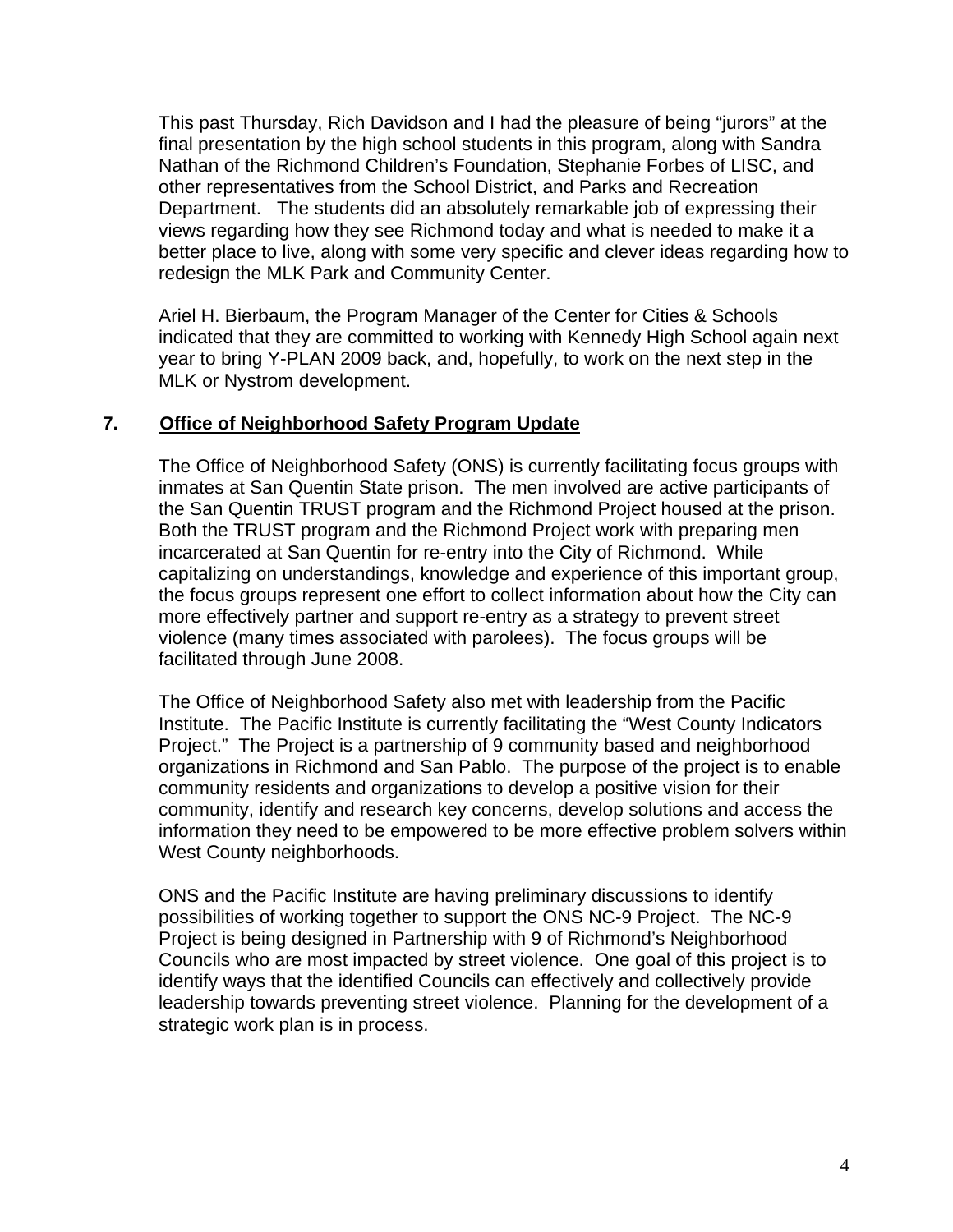## **8. Neighborhood Change Agent (NCA) (Street Outreach) Week in Review**

Highlights for Neighborhood Change Agents (NCA's) include:

- Continued participation in the bi-monthly Parole and Corrections Team (PACT) meetings.
- Participation in meetings with the San Quentin TRUST Program (described above).
- Case management services to individuals released from confinement, with NCA case loads continuing to increase on a weekly basis. The ONS will build a data base to capture all relevant and important information in reference to clients supported.
- Participation in a joint meeting with the regional State Parole leadership and its agents. A training to be facilitated by State Parole to assist and build NCA's case management capacity is being developed.
- Participation in the Richmond Works client orientation process, with NCA's providing a walk through of what their potential clients will have to negotiate to reach a successful Richmond Works orientation outcome.
- Continued participation in the Front-Line Forum meetings. Front-line represents health providers/doctors from the County and community members committed to supporting victims of street violence.
- Facilitation of an assembly on violence prevention, choices, education, incarceration, Penal Code 186.22 gang enhancement, and the consequences of being involved in a gang at Richmond High School. Approximately 50 students were in attendance, and many students reported that the information provided was very impactful.
- Facilitation of an assembly on violence prevention, choices, education, incarceration, Penal Code 186.22 gang enhancement, and the consequences of being involved in a gang at Adams Middle School where approximately 150 students were present.

## **9. Middle College High School Emergency Preparedness Kits**

You may recall that the City Council, during the Public Comment section of its meeting agenda, heard that Middle College High School was interested in securing emergency preparedness kits. Following this comment, the Emergency Services Manager, Kathy Gerk, and Andrea Ignacio of the San Pablo Police Department helped secure a \$2,500 grant from the Contra Costa County Community Awareness and Emergency Response (CAER) Committee to pay for these kits. Funds will be used to purchase items such as water, emergency rations, emergency blankets, and flashlights, and will also cover the cost for safety brochures and emergency preparedness training. Additionally, Kathy and Andrea are working with the school to plan for some future Community Emergency Response Team (CERT) training.